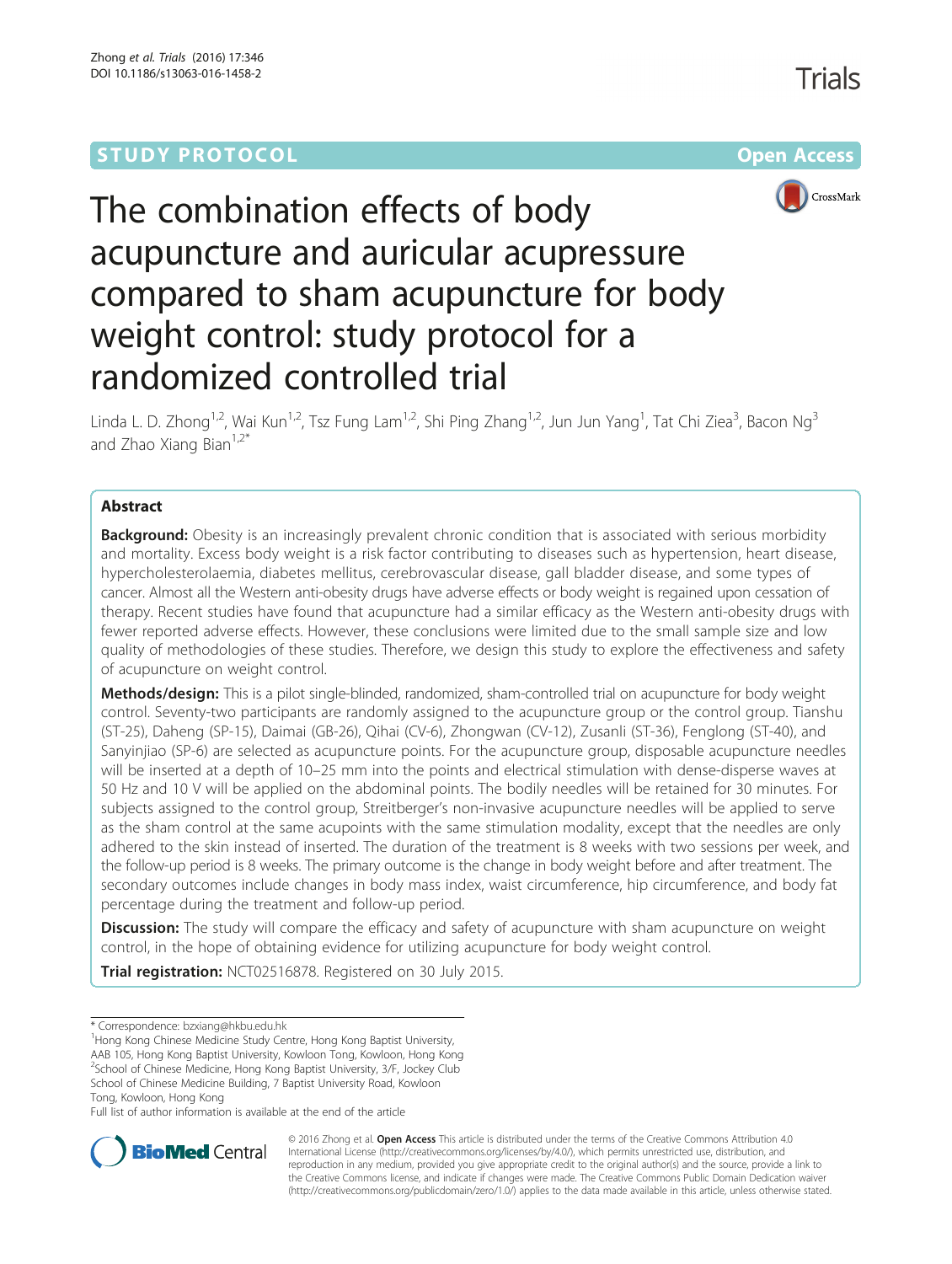# Background

Obesity is an increasingly prevalent chronic condition that is associated with serious morbidity and mortality [[1\]](#page-6-0). According to the statistical data of the Centre for Health Protection, Hong Kong SAR in 2013, 36.6 % of the population aged 18–64 were classified as overweight or obese (body mass index, BMI  $\geq$  23), including 18.8 % as obese (BMI  $\geq$  25) among all the population. Excess body weight is the sixth most important risk factor contributing to the overall burden of disease worldwide, such as hypertension, heart disease, hypercholesterolaemia, diabetes mellitus, cerebrovascular disease, gall bladder disease, and some types of cancer [[2, 3\]](#page-6-0). Obesity is becoming a global epidemic and common health problem. The weight control treatments commonly used nowadays include behavioural intervention, dietary intervention and physical activity, which require a higher level of self-discipline and take up to 6 months or longer to achieve significant weight change [\[4\]](#page-6-0); surgery like the duodenal–jejunal bypass liner, which may cause surgical complications [\[5](#page-6-0)]; and anti-obesity medications.

Currently, most of the Western anti-obesity drugs have adverse effects like oily discharge followed by flatus and faecal incontinence for orlistat [\[6](#page-6-0)]; headache, nausea and dizziness for lorcaserin [\[7\]](#page-6-0) or body weight regaining upon cessation of therapy [\[8](#page-6-0)]. More people would like to seek help from Chinese herbal medicine (CHM) and/or acupuncture for body weight control, especially from acupuncture because it is safe and does not involve the intake of drugs [\[9\]](#page-6-0).

Systematic reviews and randomized controlled trials have shown the beneficial effects of acupuncture, including body acupuncture and auricular acupressure [[9](#page-6-0), [10](#page-6-0)]. Acupuncture compared with placebo or lifestyle modification had more effectiveness in lowering body weight, BMI and waist circumference and it had a similar efficacy as the Western anti-obesity drugs with fewer reported adverse effects of insomnia, headache or gastrointestinal reactions [[10](#page-6-0), [11\]](#page-6-0). Auricular acupressure has been summarized as having the effect of appetite suppression on overweight patients [\[12](#page-6-0)], and its efficacy on weight control is higher when combined with body acupuncture [[13\]](#page-6-0).

However, these conclusions are limited due to the small sample size and low quality of the methodologies of these studies. Also, there is no restricted research to investigate the combination effects of body acupuncture and auricular acupressure compared to sham acupuncture for body weight control among Hong Kong's Chinese population. Therefore, we design this single-blinded, randomized controlled clinical trial to explore the effectiveness, efficacy and safety of body acupuncture and auricular acupressure on weight control in Hong Kong.

# **Objective**

The aim of the study is to assess the efficacy and safety of body acupuncture and auricular acupressure compared to sham acupuncture on body weight control through a pilot randomized controlled study.

# Methods/design

# Study design

This is a pilot single-blinded, randomized, sham-controlled trial on acupuncture for body weight control conducted at Hong Kong Baptist University Chinese Medicine Clinics. Seventy-two participants will be enrolled from the public through advertisements via the university's website and newspaper. Subjects will be randomly assigned to the acupuncture group or the control group. Treatment will be given with two sessions per week for 8 weeks, and the post-treatment follow-up period will be 8 weeks. The primary outcome is the change in body weight before and after treatment. The total study period will be 16 weeks. The study protocol has been approved by the Hong Kong Baptist University Ethics Committee on the Use of Human Subjects for Teaching and Research (Approval no. HASC/13-14/ 0266) and registered in ClinicalTrials.gov (NCT02516878). The flow chart of the trial is shown in Fig. [1.](#page-2-0) The checklist for items in STRICTA 2010 is given in Table [1](#page-3-0). Informed consent is obtained from each participant.

# Participants

# **Setting**

The study is conducted in the research and clinical centres, School of Chinese Medicine, Hong Kong Baptist University.

#### Inclusion criteria

Patients who meet all of the following criteria will be eligible for the study: men or women aged between 18 and 65 years old; with body mass index  $(BMI) \ge 25 \text{ kg/m}^2$ ; who have not received any other weight control measures or any medical and/or drug history within the last 3 months.

## Exclusion criteria

Patients who meet any of the following criteria will be excluded from the study: those with endocrine disease, for example, thyroid disorder, pituitary disorder or sex gland disorder; those with heart disease, for example, arrhythmia, heart failure, myocardial infarction or patients with pacemakers; those with allergy and immunology disease; those having a bleeding tendency; pregnant or lactating women; those having impaired hepatic or renal function; those who have had a stroke or are otherwise unable to exercise.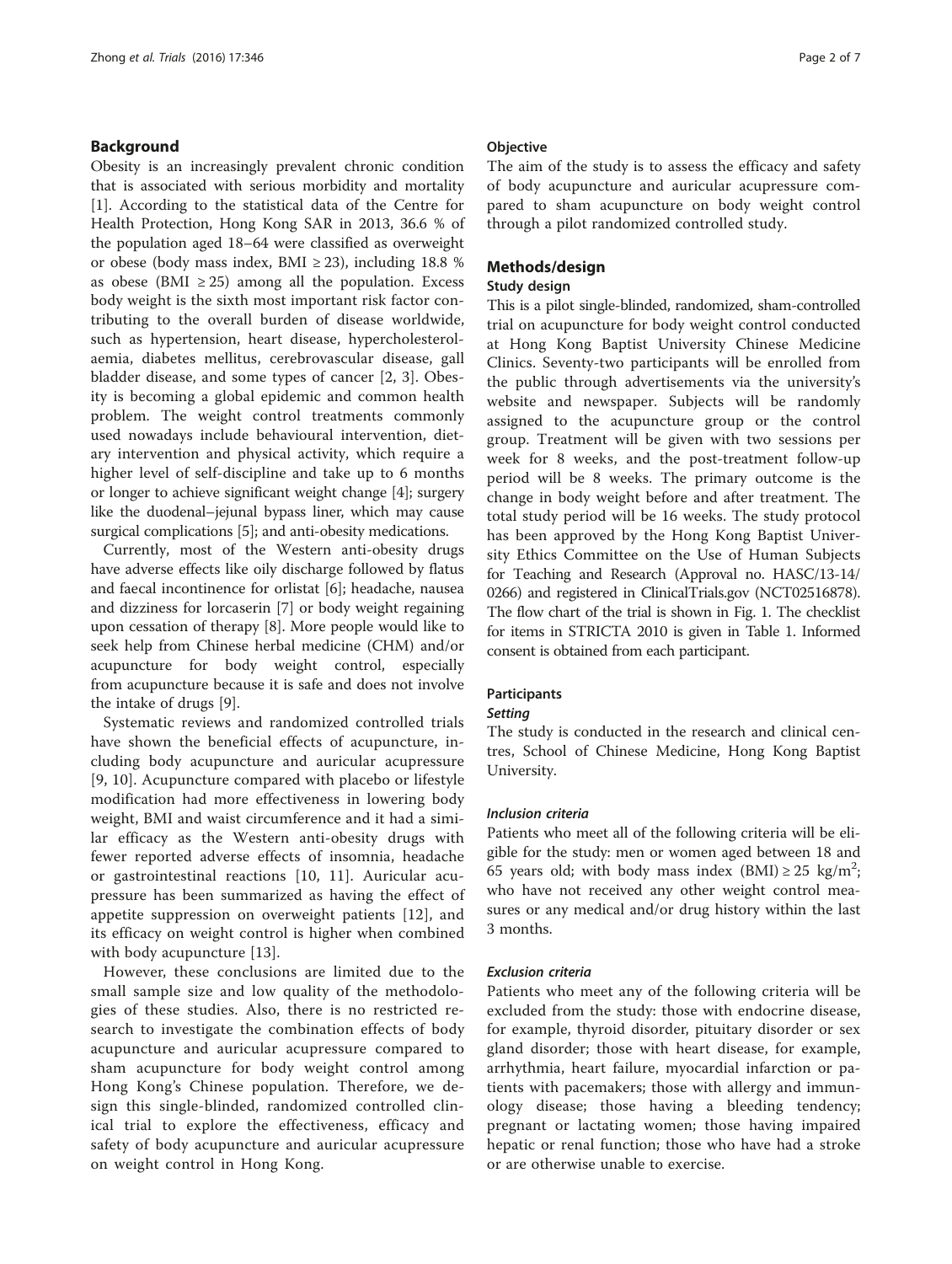<span id="page-2-0"></span>

#### Interventions

# Body acupuncture treatment

Acupuncture intervention will be conducted for two sessions per week over 8 consecutive weeks. According to a systematic review, the highly frequently used acupuncture points in body weight control trials are Zusanli (ST-36), Sanyinjiao (SP-6), Tianshu (ST-25), Fenglong (ST-40), Zhongwan (CV-12) and Qihai (CV-6) [[9\]](#page-6-0). Among them, the traditional effects of the abdominal points are harmonizing gastrointestinal function, regulating Qi circulation and treating localized problems, which would be excessive adipose tissue deposition for the studied subjects. The traditional effects of the points at the lower limbs are stabilizing gastrointestinal function and enhancing fluid drainage. With the clinical experience of our principal investigator and co-investigators, eight body points are chosen: Tianshu (ST-25), Daheng (SP-15), Daimai (GB-26), Qihai (CV-6), Zhongwan (CV-12), Zusanli (ST-36), Fenglong (ST-40) and Sanyinjiao (SP-6). The details of acupoints and their functions are listed in Table [2](#page-4-0). The acupuncture treatment will be conducted by a registered Chinese medicine practitioner with more than 6 years of Chinese medicine college education and at least 5 years of clinical experience.

Disposable acupuncture needles (verum acupuncture needles asia-med Special No.  $16$  0.30  $\times$  30 mm matching the Streitberger sham needles) will be inserted at a depth of 10–25 mm into the points. As electro-acupuncture has been reviewed as having a higher efficiency in weight loss treatment [\[14\]](#page-6-0), we will deliver electrical stimulation with dense-disperse waves at 50 Hz and 10 V through the electrical acupuncture stimulation instrument (ES-160 6-Channel Programmable Electro-acupuncture) to the abdominal points. The bodily needles will be retained for 30 minutes.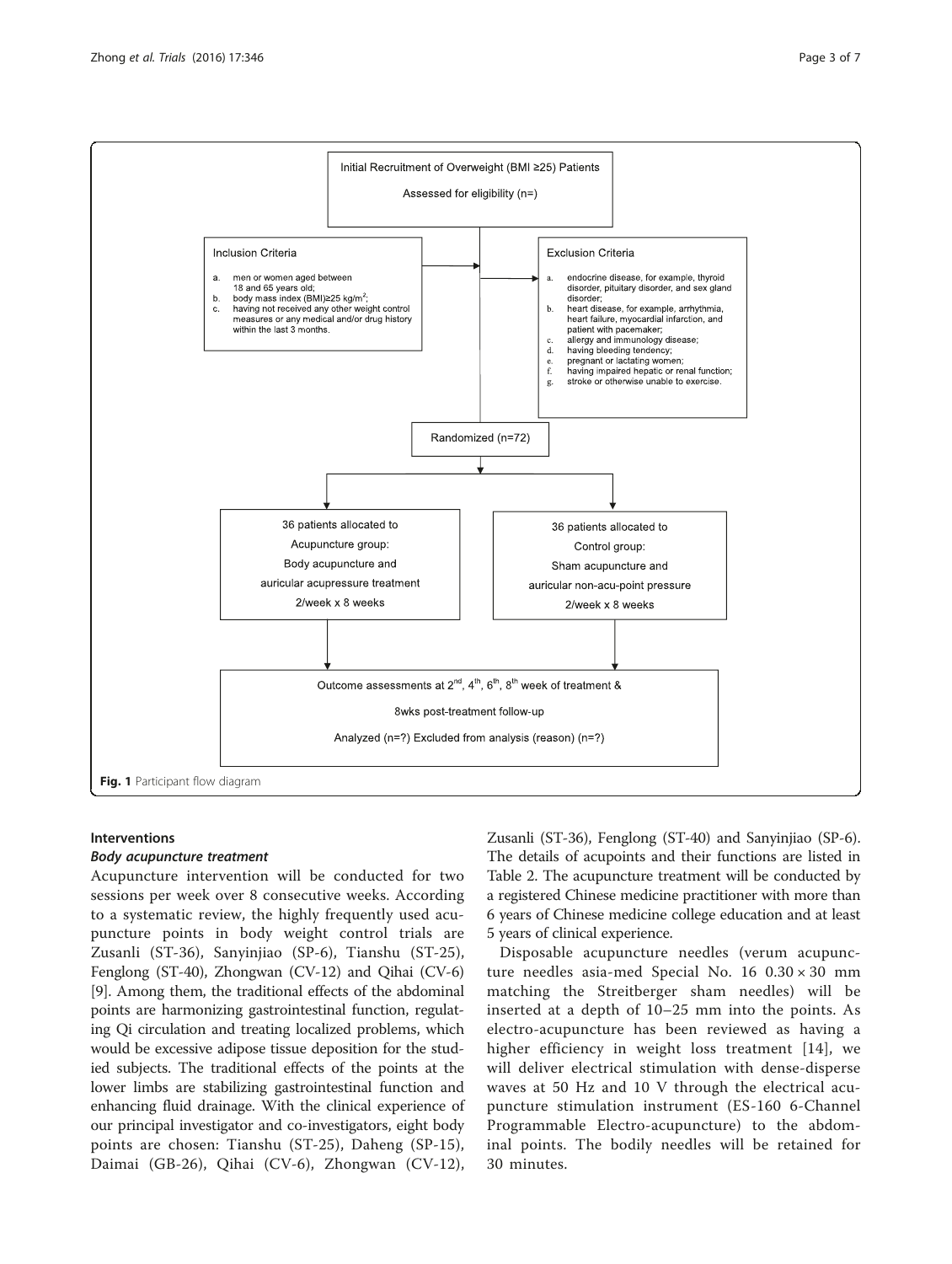# <span id="page-3-0"></span>Table 1 Checklist for items in STRICTA 2010\*

| Item                        | Detail                                                                                                                                                                                      |                                                                                                        | 4b) Setting and context of treatment,                                                                                                                                                                                                                                                                                                                                                  |
|-----------------------------|---------------------------------------------------------------------------------------------------------------------------------------------------------------------------------------------|--------------------------------------------------------------------------------------------------------|----------------------------------------------------------------------------------------------------------------------------------------------------------------------------------------------------------------------------------------------------------------------------------------------------------------------------------------------------------------------------------------|
| 1. Acupuncture<br>rationale | 1a) Style of acupuncture:                                                                                                                                                                   |                                                                                                        | including instructions to practitioners, and<br>information and explanations to patients:                                                                                                                                                                                                                                                                                              |
|                             | According to systematic reviews and clinical<br>experiences of our principal investigator                                                                                                   |                                                                                                        | University Clinics                                                                                                                                                                                                                                                                                                                                                                     |
|                             | and co-investigators. Manual and<br>electro-acupuncture based on traditional<br>Chinese medicine theory                                                                                     | 5. Practitioner<br>background                                                                          | Participants will be informed about<br>acupuncture treatment in the study as<br>follows: "In this study, acupoints for weight<br>control will be used based on related repo<br>and clinical experience of our investigators<br>5) Description of participating acupuncturists<br>(qualification or professional affiliation, years in<br>acupuncture practice, other relevant experien |
|                             | 1b) Reasoning for treatment provided, based<br>on historical context, literature sources, and/or<br>consensus methods, with references                                                      |                                                                                                        |                                                                                                                                                                                                                                                                                                                                                                                        |
|                             | where appropriate<br>1c) Extent to which treatment was varied:                                                                                                                              |                                                                                                        |                                                                                                                                                                                                                                                                                                                                                                                        |
|                             | Standard treatment is used. No variation of                                                                                                                                                 |                                                                                                        | Hong Kong registered Chinese medicine<br>practitioners having at least 3 years of clini<br>experience, who have undergone training<br>and are able to provide identical acupunct<br>treatment in accordance with a<br>predefined protocol                                                                                                                                              |
|                             | treatment among patients                                                                                                                                                                    |                                                                                                        |                                                                                                                                                                                                                                                                                                                                                                                        |
| 2. Details of needling      | 2a) Number of needle insertions per subject<br>per session (mean and range where relevant):                                                                                                 |                                                                                                        |                                                                                                                                                                                                                                                                                                                                                                                        |
|                             | 14 needles                                                                                                                                                                                  |                                                                                                        |                                                                                                                                                                                                                                                                                                                                                                                        |
|                             | 2b) Names (or location if no standard name)<br>of points used (uni/bilateral)                                                                                                               | 6. Control or comparator<br>interventions                                                              | 6a) Rationale for the control or comparator<br>the context of the research question, with<br>sources that justify this choice:                                                                                                                                                                                                                                                         |
|                             | Bilateral:                                                                                                                                                                                  |                                                                                                        | To assess the efficacy and safety of body<br>acupuncture and auricular acupuncture                                                                                                                                                                                                                                                                                                     |
|                             | Tianshu (ST-25), Daheng (SP-15), Daimai (GB-26),                                                                                                                                            |                                                                                                        |                                                                                                                                                                                                                                                                                                                                                                                        |
|                             | Zusanli (ST-36), Fenglong (ST-40),<br>Sanyinjiao (SP-6)                                                                                                                                     |                                                                                                        | compared to sham acupuncture<br>6b) Precise description of the control or<br>comparator. If sham acupuncture or any of<br>type of acupuncture-like control is used,<br>provide details as for items 1 to 3 above                                                                                                                                                                       |
|                             | Unilateral:                                                                                                                                                                                 |                                                                                                        |                                                                                                                                                                                                                                                                                                                                                                                        |
|                             | Qihai (CV-6), Zhongwan (CV-12)                                                                                                                                                              |                                                                                                        |                                                                                                                                                                                                                                                                                                                                                                                        |
|                             | 2c) Depth of insertion, based on a specified                                                                                                                                                |                                                                                                        | - Style of acupuncture:                                                                                                                                                                                                                                                                                                                                                                |
|                             | unit of measurement or on a particular<br>tissue level:                                                                                                                                     |                                                                                                        | Sham acupuncture + Semen Vaccariae<br>embedded tape pressure on non-acupoint                                                                                                                                                                                                                                                                                                           |
|                             | $10 - 25$ mm                                                                                                                                                                                |                                                                                                        | auricular helix                                                                                                                                                                                                                                                                                                                                                                        |
|                             | 2d) Response sought (e.g. de qi or muscle<br>twitch response):                                                                                                                              |                                                                                                        | Table 1 Click here to download Table<br>Table 1.docx                                                                                                                                                                                                                                                                                                                                   |
|                             | De gi                                                                                                                                                                                       |                                                                                                        | - Number of needle insertions per subject                                                                                                                                                                                                                                                                                                                                              |
|                             | 2e) Needle stimulation (e.g. manual, electrical):                                                                                                                                           |                                                                                                        | session:                                                                                                                                                                                                                                                                                                                                                                               |
|                             | Manual and electrical — dense-disperse<br>waves at 50 Hz and 10 V                                                                                                                           |                                                                                                        | 14 sham needles at the same acupoints as<br>treatment group, and 4 auricular helix poir<br>with embedded tape pressure                                                                                                                                                                                                                                                                 |
|                             | 2f) Needle retention time:                                                                                                                                                                  |                                                                                                        | - Depth of insertion:                                                                                                                                                                                                                                                                                                                                                                  |
|                             | 30 min                                                                                                                                                                                      |                                                                                                        | Needles are only adhered to the skin.                                                                                                                                                                                                                                                                                                                                                  |
|                             | 2g) Needle type (diameter, length and                                                                                                                                                       |                                                                                                        | - Needle retention time:                                                                                                                                                                                                                                                                                                                                                               |
|                             | manufacturer or material):<br>Disposable acupuncture needles<br>(verum acupuncture needles asia-med<br>Special No. 16 with $0.30 \times 0.30$ mm<br>matching the Streitberger sham needles) |                                                                                                        | 30 min                                                                                                                                                                                                                                                                                                                                                                                 |
|                             |                                                                                                                                                                                             |                                                                                                        | - Needle type                                                                                                                                                                                                                                                                                                                                                                          |
|                             |                                                                                                                                                                                             |                                                                                                        | Streitberger's non-invasive acupuncture need<br>(Gauge $8 \times 1.2''/0.30 \times 30$ mm)                                                                                                                                                                                                                                                                                             |
| 3. Treatment regimen        | 3a) Number of treatment sessions: 16 sessions                                                                                                                                               |                                                                                                        | - Number of treatment sessions:                                                                                                                                                                                                                                                                                                                                                        |
|                             | 3b) Frequency and duration of treatment<br>sessions:                                                                                                                                        |                                                                                                        | 16 sessions                                                                                                                                                                                                                                                                                                                                                                            |
|                             | 2/week for 8 consecutive weeks                                                                                                                                                              |                                                                                                        | - Frequency and duration of treatment                                                                                                                                                                                                                                                                                                                                                  |
| treatment                   | 4. Other components of 4a) Details of other interventions administered                                                                                                                      |                                                                                                        | sessions:                                                                                                                                                                                                                                                                                                                                                                              |
|                             | to the acupuncture group (e.g. moxibustion,<br>cupping, herbs, exercises, lifestyle advice):                                                                                                |                                                                                                        | 2/week for 8 consecutive weeks<br>*This checklist, which should be read in conjunction with the explanations                                                                                                                                                                                                                                                                           |
|                             | Auricular acupressure with Semen Vaccariae<br>embedded adhesive tape.                                                                                                                       | the STRICTA items, is designed to replace CONSORT 2010's item 5 when<br>reporting an acupuncture trial |                                                                                                                                                                                                                                                                                                                                                                                        |

Unilateral auricular points: Hunger, Shen men, Spleen and Stomach

# Table 1 Checklist for items in STRICTA 2010\* (Continued)

|                                                                               | acupuncture treatment in the study as<br>follows: "In this study, acupoints for weight<br>control will be used based on related reports<br>and clinical experience of our investigators."                                                       |  |  |  |
|-------------------------------------------------------------------------------|-------------------------------------------------------------------------------------------------------------------------------------------------------------------------------------------------------------------------------------------------|--|--|--|
| 5. Practitioner<br>background                                                 | 5) Description of participating acupuncturists<br>(qualification or professional affiliation, years in<br>acupuncture practice, other relevant experience):                                                                                     |  |  |  |
|                                                                               | Hong Kong registered Chinese medicine<br>practitioners having at least 3 years of clinical<br>experience, who have undergone training<br>and are able to provide identical acupuncture<br>treatment in accordance with a<br>predefined protocol |  |  |  |
| 6. Control or comparator<br>interventions                                     | 6a) Rationale for the control or comparator in<br>the context of the research question, with<br>sources that justify this choice:                                                                                                               |  |  |  |
|                                                                               | To assess the efficacy and safety of body<br>acupuncture and auricular acupuncture<br>compared to sham acupuncture                                                                                                                              |  |  |  |
|                                                                               | 6b) Precise description of the control or<br>comparator. If sham acupuncture or any other<br>type of acupuncture-like control is used,<br>provide details as for items 1 to 3 above                                                             |  |  |  |
|                                                                               | - Style of acupuncture:                                                                                                                                                                                                                         |  |  |  |
|                                                                               | Sham acupuncture + Semen Vaccariae<br>embedded tape pressure on non-acupoints at<br>auricular helix                                                                                                                                             |  |  |  |
|                                                                               | Table 1 Click here to download Table<br>Table 1.docx                                                                                                                                                                                            |  |  |  |
|                                                                               | - Number of needle insertions per subject per<br>session:                                                                                                                                                                                       |  |  |  |
|                                                                               | 14 sham needles at the same acupoints as the<br>treatment group, and 4 auricular helix points<br>with embedded tape pressure                                                                                                                    |  |  |  |
|                                                                               | - Depth of insertion:                                                                                                                                                                                                                           |  |  |  |
|                                                                               | Needles are only adhered to the skin.                                                                                                                                                                                                           |  |  |  |
|                                                                               | - Needle retention time:                                                                                                                                                                                                                        |  |  |  |
|                                                                               | $30 \text{ min}$                                                                                                                                                                                                                                |  |  |  |
|                                                                               | - Needle type                                                                                                                                                                                                                                   |  |  |  |
|                                                                               | Streitberger's non-invasive acupuncture needles<br>(Gauge 8 × 1.2"/0.30 × 30 mm)                                                                                                                                                                |  |  |  |
|                                                                               | - Number of treatment sessions:                                                                                                                                                                                                                 |  |  |  |
|                                                                               | 16 sessions                                                                                                                                                                                                                                     |  |  |  |
|                                                                               | - Frequency and duration of treatment<br>sessions:                                                                                                                                                                                              |  |  |  |
|                                                                               | 2/week for 8 consecutive weeks                                                                                                                                                                                                                  |  |  |  |
| *This checklist, which should be read in conjunction with the explanations of |                                                                                                                                                                                                                                                 |  |  |  |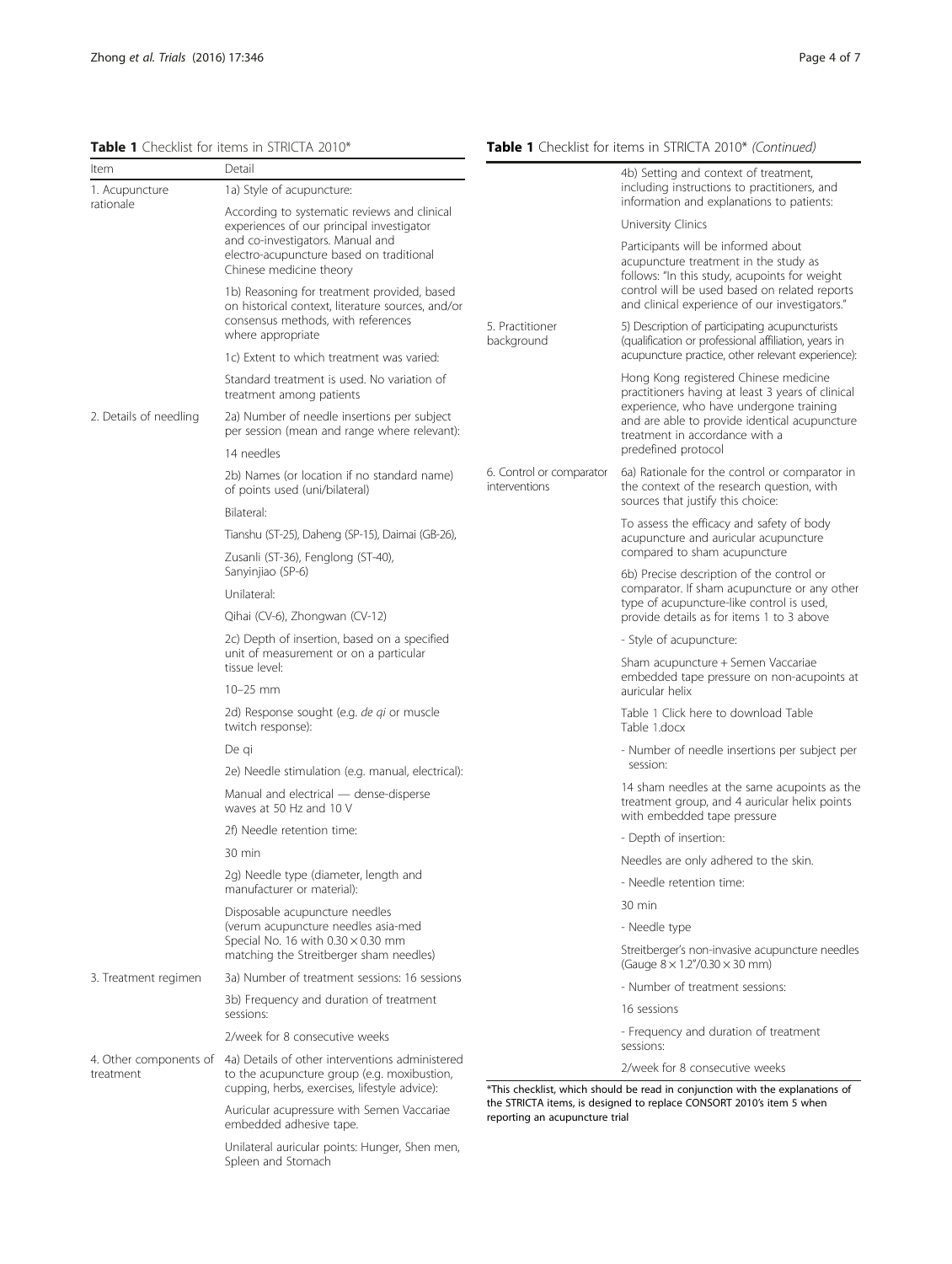<span id="page-4-0"></span>Table 2 Acupoints of the body and their functions

| Acupoint          | Classical effects of stimulation                                                                                                          |
|-------------------|-------------------------------------------------------------------------------------------------------------------------------------------|
| Tianshu (ST-25)   | Restoring and harmonizing the flow of energy in<br>the intestines; regulating the Qi; breaking up blocks                                  |
| Daheng (SP-15)    | Expelling cold in digestive system; regulating<br>gastrointestinal functions                                                              |
| Daimai (GB-26)    | Directing the Qi down into the lower body;<br>stabilizing and harmonizing the lower tri-energizer<br>(lower Jiao), thus draining dampness |
| Qihai (CV-6)      | Supplementing and regulating Qi and Yang;<br>stabilizing and nourishing the kidneys                                                       |
| Zhongwan (CV-12)  | Regulating the stomach meridian, harmonizing<br>stomach Qi; draining fluids                                                               |
| Zusanli (ST-36)   | Stabilizing and regulating the stomach meridian,<br>harmonizing Qi and the blood                                                          |
| Fenglong (ST-40)  | Transforming body fluids; expelling phlegm                                                                                                |
| Sanyinjiao (SP-6) | Regulating the spleen, liver and kidney meridian;<br>intensifying and dynamizing fluids circulation                                       |

#### Auricular acupressure

Participants of the treatment group will additionally receive unilateral auricular acupressure at four auricular points as Hunger, Shen men, Spleen and Stomach with Semen Vaccariae (Wang Bu Liu Xing) embedded within adhesive tape at each treatment session (Fig. 2). Acupressure will be self-applied by the subjects with repeated pressing of the tape with fingertips for 1 minute per point, thrice per day. The embedded tape will be retained in situ for 24 hours, and then the alternate ear will be treated at the next visit. The four points were most frequently used on overweight treatment as summarized by a systemic review [[9\]](#page-6-0). Clinically, the ear points Spleen and Stomach are used for regulating gastrointestinal function; Shen men, meaning Spirit gate, is used for calming mental conditions; Hunger is used for suppressing the desire to eat and is reported to be particularly effective on weight loss [[15](#page-6-0)].

# Sham acupuncture

For subjects assigned to the control group, Streitberger's non-invasive acupuncture needles (Gauge  $8 \times 1.2$ "/0.30  $\times$ 30 mm) will be applied to serve as a sham control at the same acupoints with the same stimulation modality, except that the needles are only adhered to the skin instead of being inserted [\[16](#page-6-0)]. The validity and credibility of this system has been well demonstrated [[17](#page-6-0), [18\]](#page-6-0).

# Sham auricular acupressure

The Semen Vaccariae embedded tape used in the treatment group will be applied on four non-acupoints at the helix unilaterally and retained for 24 hours, and then the alternate ear will be used at the next visit (Fig. 2). The helix region was suggested to be used as a control in



auricular needling and was applied in previous clinical trials [[19, 20\]](#page-6-0).

All subjects will be advised to have a regular number of meals daily and not to have any snacks. Meals comprise one bowl of rice  $(210 \text{ g})$  for subjects  $> 70$  kg and two-thirds of a bowl of rice  $(140 \text{ g})$  for those  $\lt 70$  kg, with instructions to eat side dishes balanced with the rice. Also, subjects will be instructed not to perform any exercise other than that required for their daily work.

#### Outcome measures

The primary outcome is the change in body weight before and after treatment. The secondary outcomes include changes in BMI, waist circumference, hip circumference and body fat percentage during the treatment and followup period. Besides at baseline (0 week), the numbers will be measured every 2 weeks. Both the body weight and body fat percentage will be measured with the Omron Karada Scan HBF-701.

Adverse events will be noted throughout the study, based on participant reports and laboratory tests (whole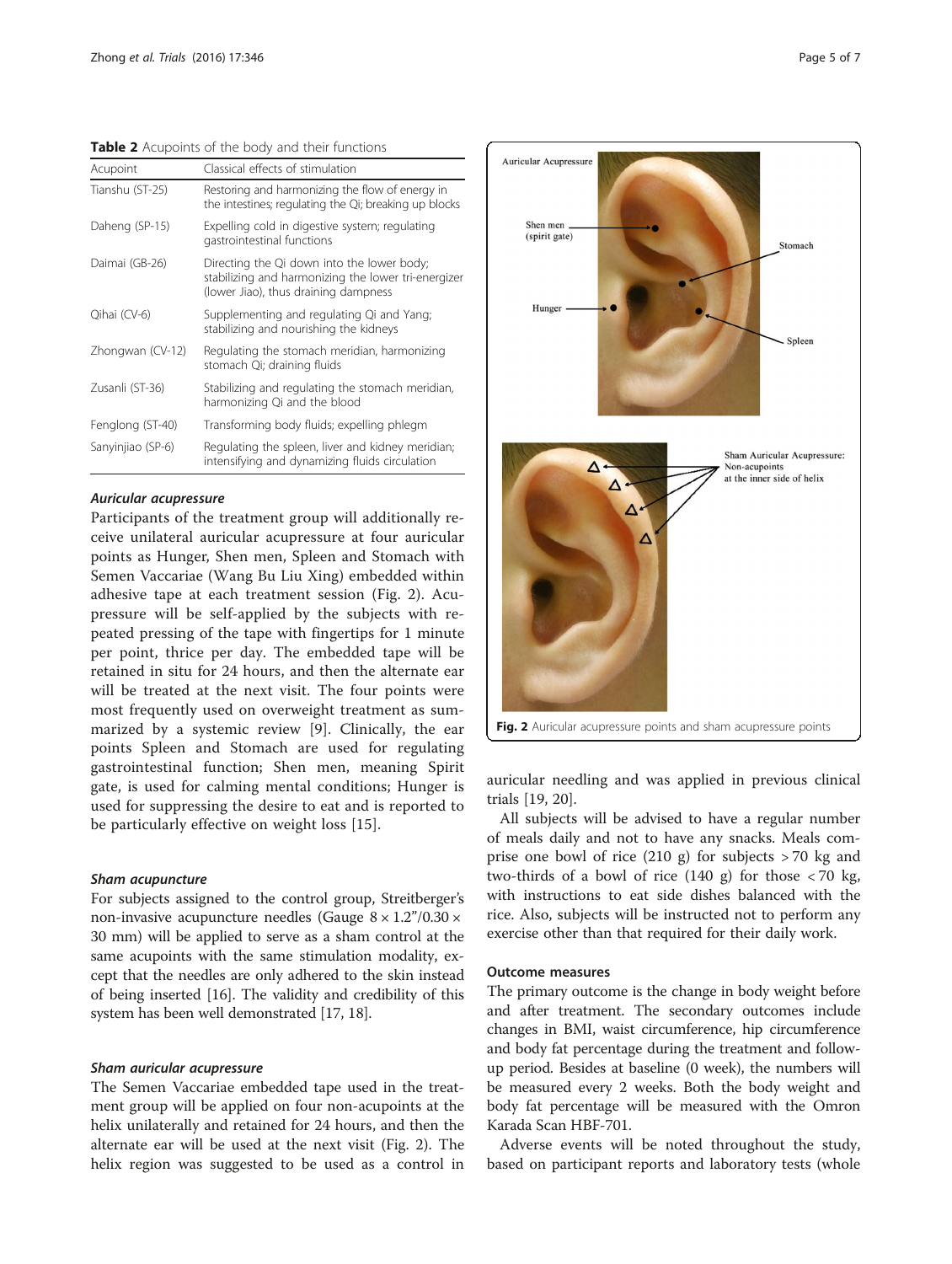blood counts, renal and liver functions) if needed. All clinical adverse events will be recorded according to terms of intensity (mild, moderate or severe), duration, outcome and relationship to the study.

#### Randomization assignment

Subjects of both groups will be randomly assigned to receive acupuncture (body and auricular acupressure) or control (sham) treatment. For randomization, simple, complete non-sequential random numbers will be generated in advance by a computer program in a block of four, and kept by the principal investigator (PI, ZXB). After a patient's eligibility is confirmed, a randomization number which corresponds to the group allocation will be provided to the acupuncturist by the PI. This arrangement will ensure that the clinical assessor and participants are blinded to the allocation.

# Sample size

The sample size was calculated based on the primary endpoint of changes in body weight. A systematic review on acupuncture for obesity has shown that acupuncture significantly reduced the body weight with average weight loss  $(MD = 1.56$  kg, 95 % CI = 0.74– 2.38) [[6\]](#page-6-0). Therefore, a sample size of 60 should be provided to achieve a significance level of  $\alpha$  = 0.05 with a power  $(1 – β)$  of 90 % using a two-sample t test. The number of subjects increases to 72 when estimated 20 % dropouts are considered.

# Data processing and analysis

All efficacy and safety analyses will be conducted according to the intention-to-treat (ITT) principle. Missing values will be imputed by the last-observationcarried-forward method. The statistical analysis will be performed using the Statistical Package for the Social Sciences (SPSS) for Windows version 21.0. The statistical significance is defined as two-sided  $P$  value of < 0.05. Baseline characteristics will be reported as mean (SD). Baseline differences between the groups will be assessed with the use of Student's  $t$  test for normally distributed continuous variables and the non-parametric Mann-Whitney  $U$  test for non-normally distributed variables. For categorical variables, the chi-squared test or Fisher's exact test will be used. Comparisons between groups will be conducted by using an analysis of covariance (ANCOVA) with baseline as covariate. All items and subscales will be compared between groups every 4 weeks using ANCOVA, with treatment group as a factor in the model and baseline as the covariate. The changes from baseline to endpoint of treatment in scores will be tested with a repeated measures analysis of variance (ANOVA). Within-group differences will be assessed with a paired  $t$  test for

normally distributed data and a Wilcoxon signed-rank test for non-normally distributed data.

# **Discussion**

This single-blinded, randomized controlled clinical trial aims to evaluate the efficacy and safety of acupuncture on body weight control in Hong Kong. It will be the first such study on the Hong Kong population and will obtain evidence for utilizing acupuncture in obesity treatment especially for patients with Hong Kong diet patterns and health conditions. In order to achieve a higher therapeutic efficacy, we will integrate electro-acupuncture with auricular acupressure. Except for acupuncture point stimulation on the body and ears, we will not apply any interventions such as CHM, diet or physical activities to the subjects. Therefore, the effects of acupuncture alone will be observed. The outcome measures will include the change in body weight and body fat percentage, which will provide data to us on analysis of the treatment's potential benefit on body fat mass.

So far there is no study of this kind in Hong Kong. This pilot study will provide evidence for large-scaled research such as combined therapy on overweight subjects with CHM, diet control, physical training or behavioural intervention. Further research on the changes in hormones, the nervous system or psychological conditions can also be developed to specifically target the Hong Kong population, as there have only been overseas studies up to the present.

In this clinical trial, the selection of body and auricular points is standardized and utilized for every subject. This may be helpful for easier utilization of the treatment over different individuals, but the limitation is that the selection of acupuncture points is not based on syndrome differentiation, which is the main concern in traditional Chinese acupuncture. Another limitation is the small sample size, as the trial was proposed to be a pilot study for a later large-scaled clinical trial.

In conclusion, in this pilot study, a single-blinded, randomized controlled clinical trial will be conducted to evaluate the effectiveness, efficacy and safety of acupuncture on weight control in Hong Kong. This study will obtain the solid evidence for Chinese medicine practitioners (CMPs) to utilize acupuncture for obesity and will also provide a platform to offer research training opportunities for junior CMPs.

# Trial status

The participants are currently being recruited for the present study.

#### Abbreviations

ANCOVA, analysis of covariance; ANOVA, analysis of variance; BMI, body mass index; CHM, Chinese herbal medicine; CMP, Chinese medicine practitioner; ITT, intention-to-treat